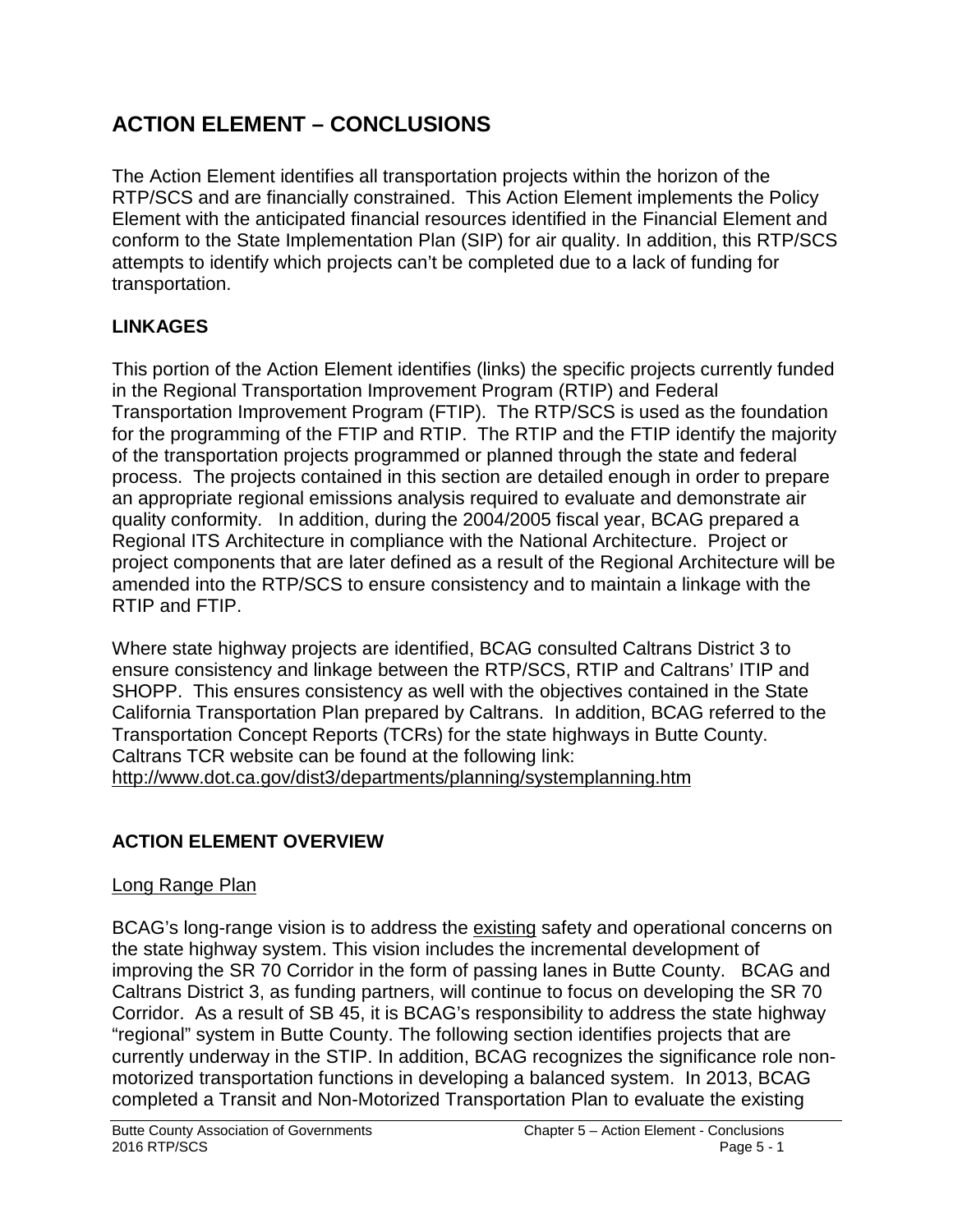systems, recommend short term improvements and develop long-term recommendations. In doing so, the fixed route system has been revised based on the results of a comprehensive planning study which emphasized community participation to improve system operations.

**Local roadway needs** have also been included and are identified. Because this Plan is financially constrained, those projects that did not fall within the anticipated funding projections have been identified as "un-funded needs" in the Financial Element.

The **Transit** component of the Plan identifies in detail the current Butte Regional Transit system as well as discussion of planned improvements. Since the last RTP/SCS was prepared, BCAG has prepared a transit and non-motorized transportation plan and have implemented its short-term recommendations.

The **Aviation** component of the Plan was developed with the assistance of Caltrans Division of Aeronautics. The plan is a joint effort to prepare Butte County's portion of the Interregional California Aviation System Plan (ICASP).

Butte County's **rail system and goods movement** are also included with discussion of previously studied systems.

A detailed discussion of **non-motorized travel options** is also included with appropriate plans for needed improvements.

Butte County is landlocked in that there are **no navigable waters**. As such, this RTP/SCS does not address nor include maritime transportation.

During the 2004/2005 fiscal year, BCAG received a grant from Caltrans to assist in the development of an **ITS plan** for the three counties including Butte, Glenn and Colusa. This plan has been completed and is still current. Caltrans HQ has informed BCAG of their intent to incorporate the North State ITS plan for Butte, Glenn and Colusa Counties and incorporate it into their statewide ITS efforts. During the 2016/17 fiscal year Caltrans will be developing a new North Region ITS Master Plan to cover the north state with a new ITS plan.

#### Previous Plan Accomplishments

Of significance, BCAG has completed to two transit studies including a Transit and Non-Motorized Transportation Plan and a Chico to Sacramento Commuter Transit Feasibility Study. In addition, BCAG constructed a new 35 million dollar transit operations and maintenance facility. More discussion on transit is discussed in the transit chapter. As a result of insufficient funding in the STIP, much of BCAG's efforts have been on the BRCP and Non-Motorized Transportation including transit and active transportation types of projects. Other planning efforts include the development of various planning documents including: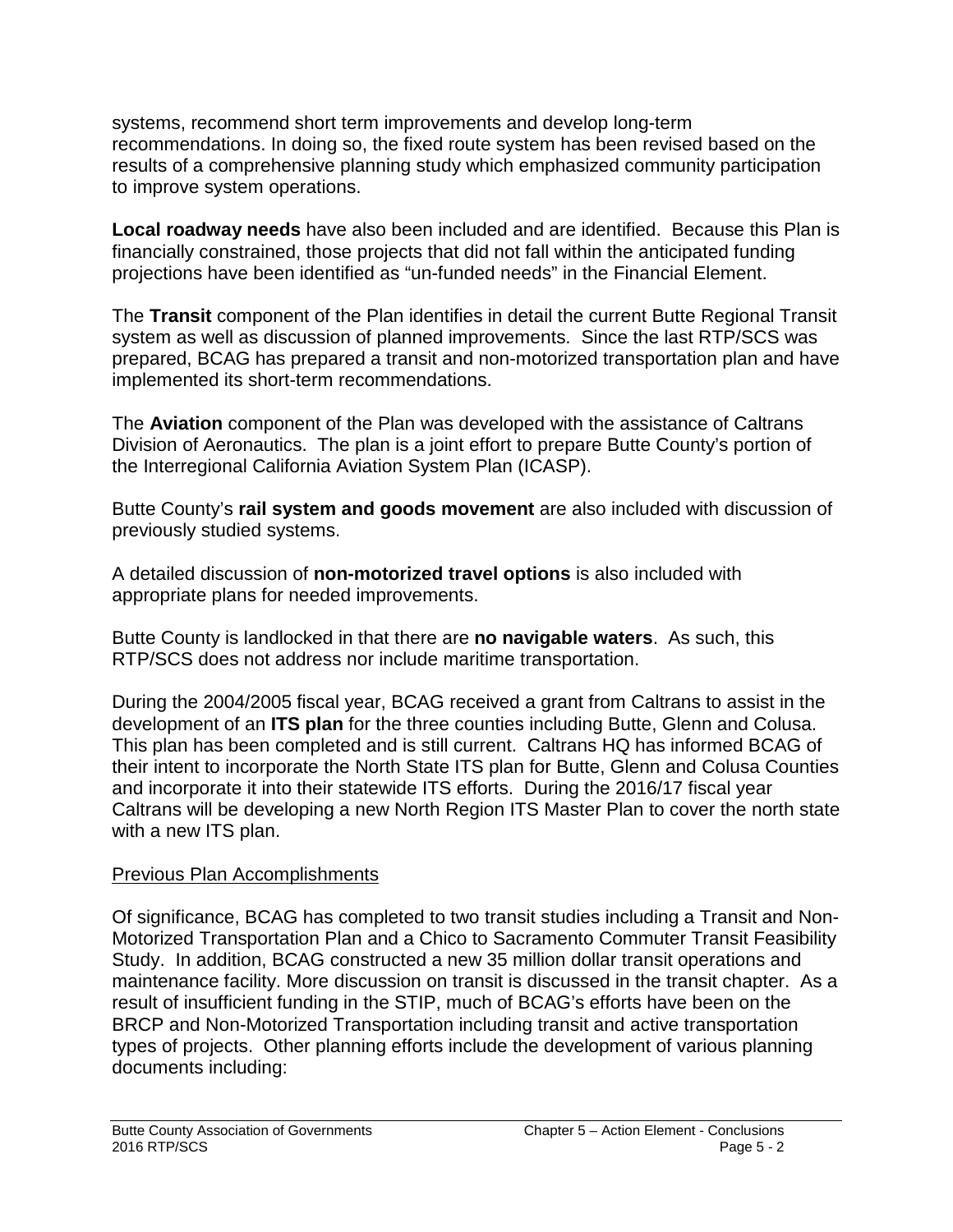- Nord Avenue Corridor Plan
- Skyway Corridor Study
- SR 162 Corridor Study

#### Implementation

A function of the RTP/SCS is to lay out the framework for developing the Regional Transportation Improvement Program (RTIP) for the State Transportation Improvement Program (STIP) cycle and the Federal Transportation Improvement Program (FTIP). This will facilitate discussions and future partnerships in programming jointly funded projects with Caltrans.

The projects identified for STIP and FTIP are consistent with the financial projections identified in the Financial Element of the and with the adopted fund estimate by the California Transportation Commission for the STIP.

## Air Quality

The proposed actions identified in the RTP/SCS conform to the applicable air quality requirements for Butte County. The regional emissions analysis prepared demonstrates that the 2016 RTP/SCS, 2015 FTIP and 2017 FTIP are within the allowable budget. More on air quality and Butte County's designations is discussed as part of the regional emissions analysis. Six months after the RTP/SCS is adopted, BCAG will revisit the FTIP to ensure consistency between the "plan" and the "program".

## Land Use

All projects in the Butte County RTP/SCS are derived from or are consistent with the goals, policies and objectives of each of the respective jurisdictions' general plans. As such, projects may have already been included as part of the respective agency's environmental documentation. Furthermore, as part of the project development process, each project is required to undergo its own environmental clearance. Throughout the environmental process, each project must stand on its own and satisfy applicable requirements for NEPA and/or CEQA, as well as be consistent with adjacent and or overall environmental goals.

BCAG's blueprint planning efforts previously discussed provide the biological data to city and county general plan updates to ensure that this information is considered as part of the general plan update process. These efforts are also ensuring that the various general plan updates are consistent with one another and integrated with the 2016 RTP/SCS, 2012 Regional Housing Needs Plan, and the development of the Butte Regional Conservation Plan. These planning efforts are being coordinated with numerous stakeholder groups throughout the region through an open and transparent public process.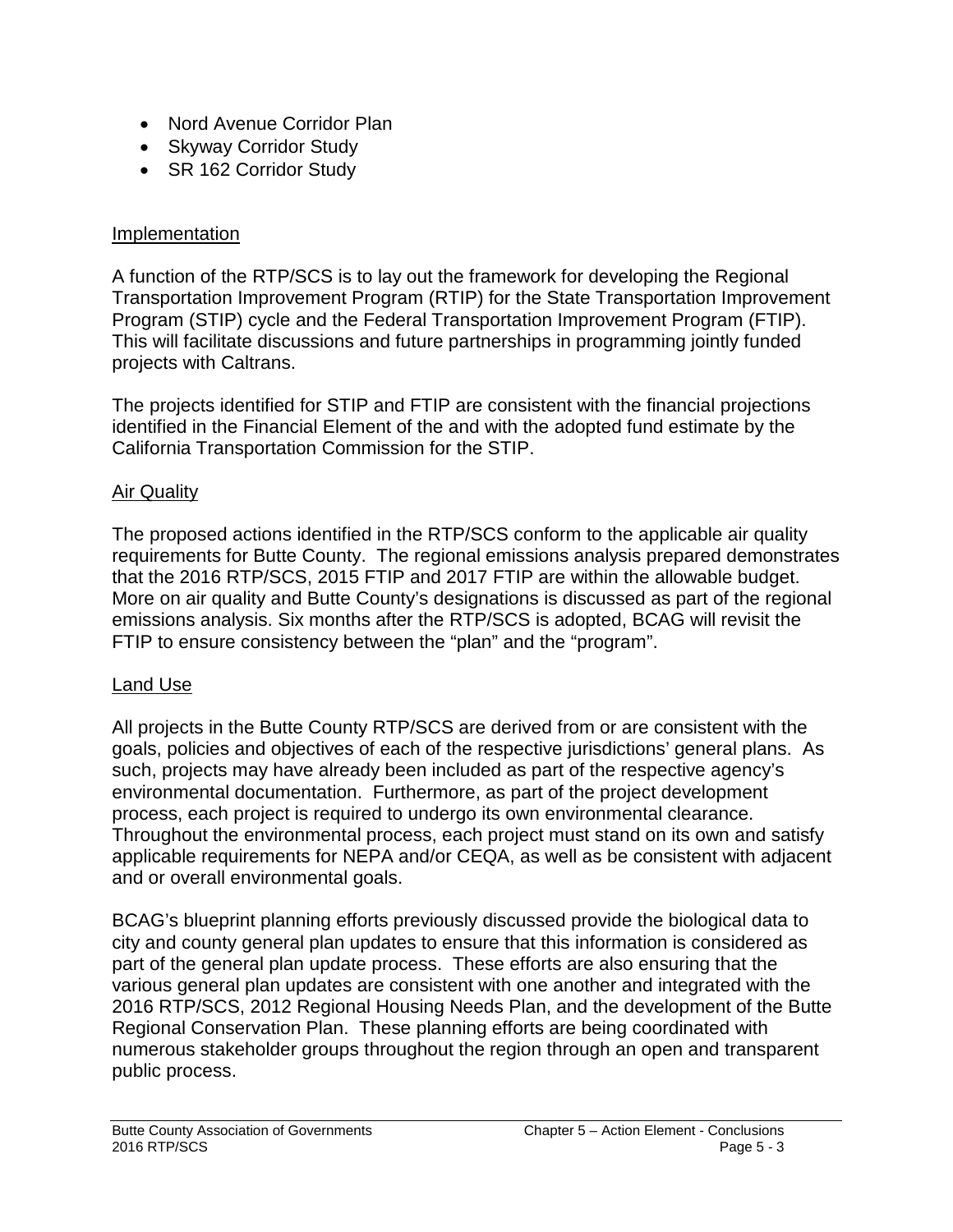Regarding land use around the airports in Butte County, the Butte County Development Services Department is responsible for preparing the Airport Land Use Compatibility Plan. The Aviation component of the RTP/SCS will address this subject in more detail.

## Environmental Issues

BCAG has prepared an environmental impact report for the 2016 RTP/SCS. In addition, environmental review and mitigation for each project will be studied when a project is programmed. The road projects proposed in the RTP/SCS are located on existing facilities. As such, the environmental impacts are expected to be minimized.

## Corridor Preservation

SR 70 north of its junction with SR 149 has been designated as a scenic highway. This official designation ensures additional compliance for development along the corridor. SR 70 is a gateway to the Sierras with spectacular natural beauty and relatively low traffic volumes.

# New Technologies

As part of the 2004/05 fiscal year, BCAG was the lead agency in developing a multicounty ITS Strategic Deployment Plan. The ITS plan included Butte, Glenn and Colusa counties. BCAG promotes the use of ITS to reduce congestion, improve safety, and enhance mode choice as practical solutions.

As part of previous FTIP programming cycles, BCAG programmed ITS "types" of project utilizing Congestion Mitigation and Air Quality (CMAQ) funds for a transit bus card reader system. As part of the 2009 FTIP, BCAG purchased and installed the rest of the transit fleet with smart card technology as well as AVL/GPS. Where feasible and practical, the local jurisdictions in Butte County are receptive to incorporating ITS into future projects. With higher gas prices in Butte County, the public has been more receptive to utilizing alternative modes of transportation including bicycling and transit. During the 2016/17 fiscal year, BCAG will be developing a mobile app for both Android and Apple platforms for a smartphone app called "Be There" which will provide interactive transit route schedule and location. A person will be able to use their smart phone to find out where they are, where is the nearest bus route and how to get there. In addition, BCAG is currently utilizing Google translator on its website to assist non English speaking transit users obtain pertinent information.

To make planning and programming material instantly available, BCAG maintains three websites: www.bcag.org, BlineTransit.com, and ButteHCP.com. These websites have proven very useful in making information available to the public and other interested parties. All significant work products are posted as they are developed to give the public the opportunity to be engaged in the regional transportation planning process. Information available includes current BCAG plans, Overall Work Program and Budget, RTP/SCS and FTIP documents and amendments, newsletters, draft material for public